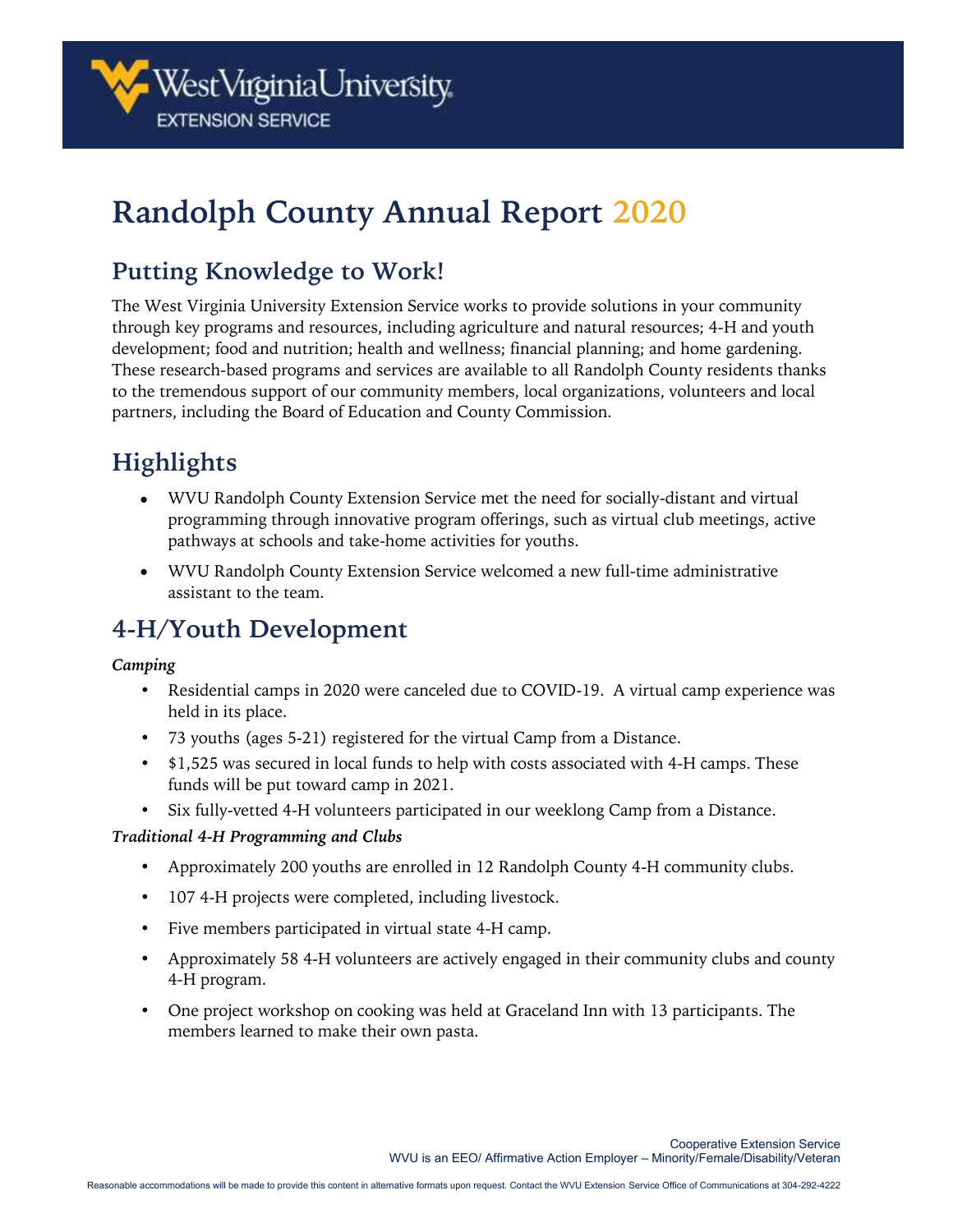#### **Randolph County Report 2020**

#### *Leadership Development*

• Six Teen Leaders participated in a virtual project workshop called Leadership Road Trip.

#### *Special Interest Programs*

- From March to May, the WVU Randolph County Extension Service put together several educational kits to be sent home with students picking up meal packs. Kits distributed included: microgreen growing kits, potato-in-a-bag growing kits, ghost beads kits and marshmallow catapult kits.
- Led sessions for three statewide special interest Cloverbud clubs. Topics covered by Randolph County Faculty included cooking safety, healthy grains and sources of protein, and down on the farm.

### **Agriculture and Natural Resources**

#### *Farmer Support*

- 51 individuals participated in the Agriculture Winter Dinner Meeting in January 2020.
- Five individuals received credits for their pesticide applicator recertification.
- Four producers received forage sampling and winter hay feeding recommendations.
- 1,290 pounds of unused/unwanted pesticides were collected from the community.
- Soil fertility recommendations were provided for 385.77 acres of Randolph County farmland.
- Four Randolph County farmers received farmers market voucher training, which allows them to expand their customer base.

#### *Master Gardeners*

• Eight active Master Gardeners completed 656.25 volunteer hours, which provided a total value of \$17,850 in service to the community.

#### *Youth Agriculture Programs*

- 43 4-H and FFA members exhibited livestock projects during a virtual show and sale.
- 54 livestock projects were completed, including beef, swine, goat, lamb, horse and rabbit.
- Sales from the 4-H/FFA Livestock Show and Sale totaled \$41,622.59.
- Statewide animal science project workshops were offered, covering the following topics: virtual farm tours, dairy cattle, entomology and veterinary science.

#### *Special Interest Programs*

• Participated in a statewide Gardening Lunch and Learn Series, which served 41 individuals during the 12-session series as well as many others who watched the recorded sessions. Topics covered by Randolph County faculty included preserving your pantry; soils and soil testing; alternate ways to garden; growing for your pantry; brambles, berries and grapes; and rain barrels.